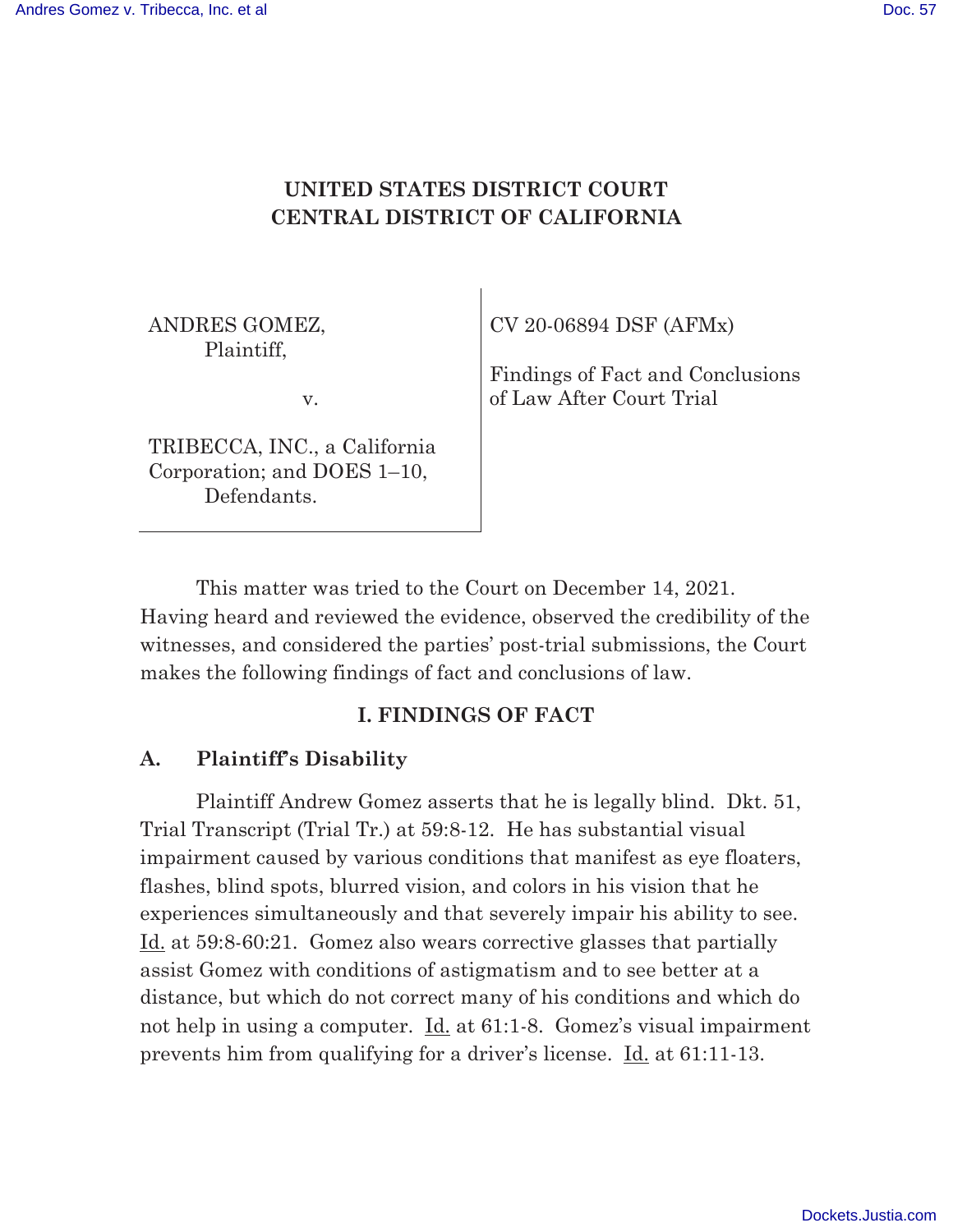Gomez has a disabled parking placard issued to him by the state of Florida. Id. at 67:10-14.<sup>1</sup>

### **B. Plaintiff's Trip to California**

 In July 2020, Gomez was planning a trip to California to visit family, many of whom reside in California. Id. at 70:10-14. Gomez has gone back and forth between his home in Miami, Florida, and California numerous times since 2014. Id. at 58:8-10. He has stayed with his aunt, who lives in El Monte, "on and off" since 2014. Id. at 58:5-10. Gomez's plan was not specific: he planned to arrive in California either by train, bus, airplane, or car.<sup>2</sup> Id.  $68:22-69:1$ . Gomez was going to travel with his girlfriend, who would be the driver when they arrived in Los Angeles. Id. 65:25-66:8. As part of his planning for this trip, Gomez searched for "car rentals in the Los Angeles area" and found Defendant's 699 Rental Car website. Id. at 68:8-21.

 Ultimately, Gomez did not complete this trip to California in 2020 due to several factors: the COVID-19 pandemic, related issues, and his own health issues.<sup>3</sup> Id. at 84:1-85:20. He did not travel to California until March 2021, at which point he spent about two months in California. Id. at 89:19-23.

<sup>1</sup> It appears that Gomez and his counsel failed to respond in good faith to some of Defendant's discovery requests. However, Defendant did not pursue the issue with the Court, nor did it make other reasonable efforts to discredit Gomez's claim. In the absence of evidence to the contrary, the Court finds Gomez has established by a preponderance of the evidence that he is visually impaired within the meaning of the Americans with Disabilities Act.

<sup>2</sup> Presumably, if he traveled from Florida by car (as he eventually did), he would not be likely to rent a car in California.

<sup>3</sup> Gomez also cited his inability to access the website at issue here. The Court did not find that testimony credible.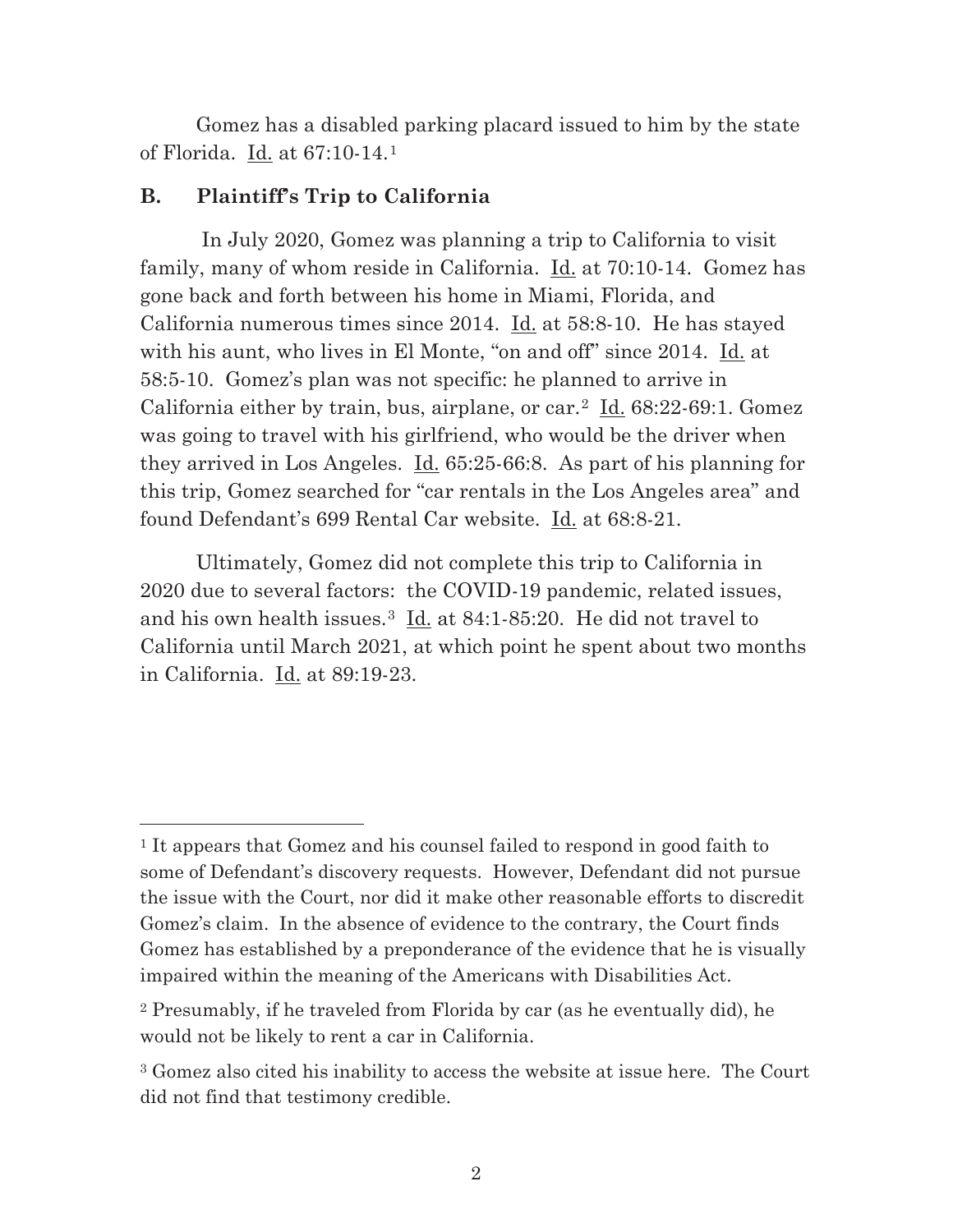### **C. Plaintiff's Attempt to Use Defendant's Website**

 In July 2020, Gomez attempted to access Defendant's website using his HP laptop and then using his Samsung Galaxy cell phone, from his home in Miami, Florida. Id. at 63:14-64:12, 82:2-6.

 Gomez uses a screen reader software (SRS) when using a computer. Id. at 51:6-9. The SRS works by interpreting the code and reading text out loud to the user.  $\underline{Id}$  at 22:15-25. Gomez attempted to access the website, but his SRS was unable to read it on either the laptop or the phone. <u>Id.</u> at 63:10-65:2. The website also lacked an enlargement tool feature that Gomez sometimes uses in conjunction with the SRS to help him access a website. Id. at 72:2-14.

 Around the time that Gomez attempted to access Defendant's website, he also visited the websites of five other rental car companies based in California. He then filed lawsuits against these companies for inaccessibility of their websites. Id. at 98:2-101:6. Gomez has filed several other lawsuits against rental car companies. His lawsuits against Alamo and Enterprise resulted in those companies having accessible websites that Gomez is now able to use. Id. at 66:24-67:9.

#### **D. Expert Testimony of Inaccessibility of Website**

 Michael Silverman, an accessibility compliance expert, investigated Defendant's rental website in August 2021. Id. at 16:15- 17:3; 18:20-25. He discovered 241 violations according to section 508 of the ADA: 158 violations when accessed via computer and 46 when accessed via a Samsung android-type phone. Id. at 23:4-22. Violations included that the website was not readable by screen-reader software; the lack of alternative text explanation for visual elements that provided information, i.e., images of Visa, Mastercard, and Discover to describe payment options; and color contrast issues that would make it difficult for a visually-impaired client to read the text without a screenreader. Id. at 19:7-21:18.

 The expert concluded that the website is not accessible to users using screen-reading software on laptops or mobile environments. Id.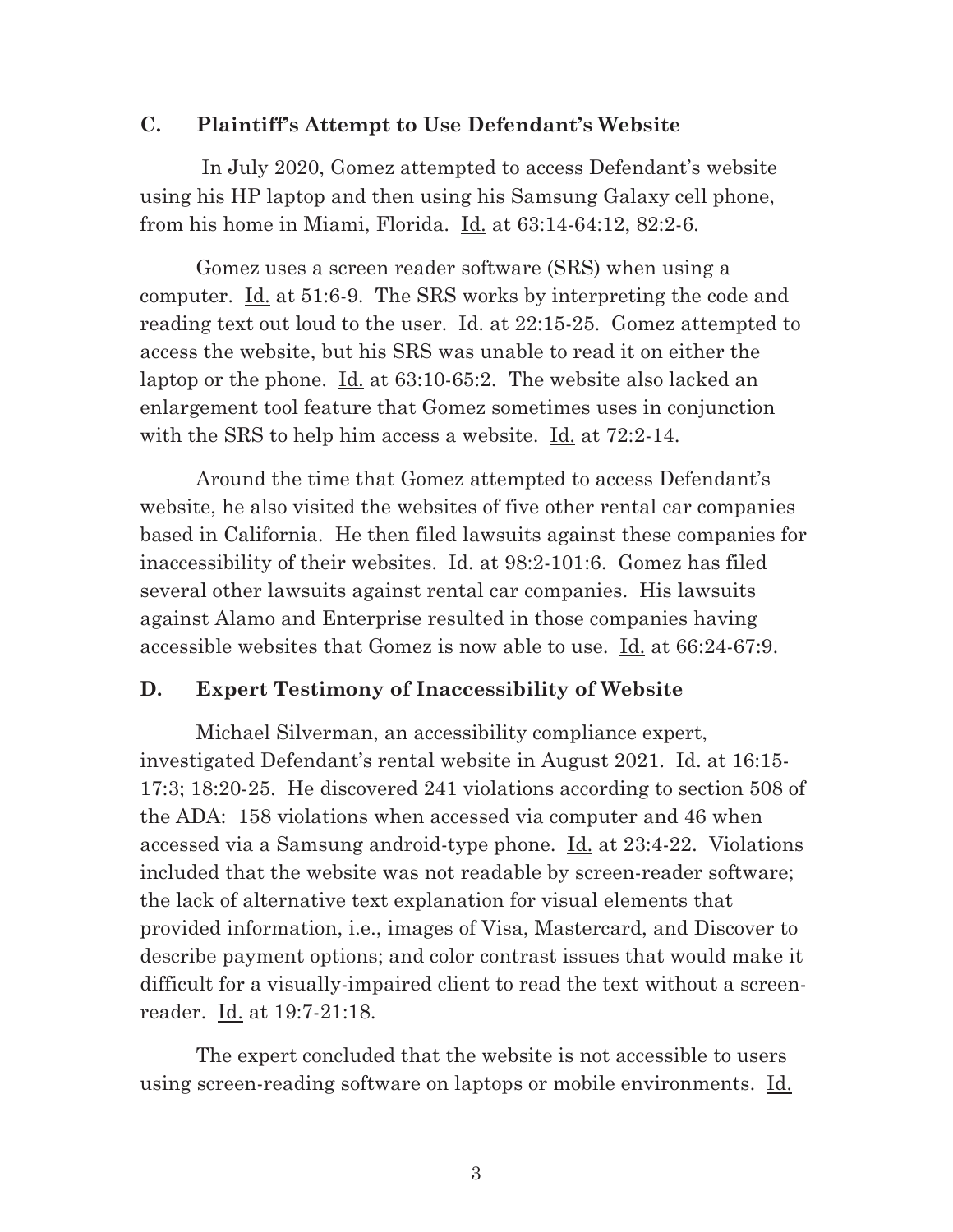at 29:15-17. The expert further opined that the coding could be changed to allow the visual aspect of the website to be compatible with a screen-reader-software, and doing so would not be expensive. Id. at 28:6-29:8.

#### **II. CONCLUSIONS OF LAW**

## **A. Plaintiff's Standing under the Americans with Disabilities Act (ADA)**

 A plaintiff must have Article III standing to obtain relief under the ADA. See Chapman v. Pier 1 Imports (U.S.) Inc., 631 F.3d 939, 946 (9th Cir. 2011) (en banc). To establish Article III standing, a plaintiff must have suffered an injury in fact that is both concrete and particularized as well as actual or imminent; there must be a causal connection between the injury and conduct complained of; and it must be likely, not speculative, that the injury can be redressed by a favorable decision. Lujan v. Defenders of Wildlife, 504 U.S. 555, 560-61 (1992); Pickern v. Holiday Quality Foods, Inc., 293 F.3d 1133, 1137 (9th Cir. 2002). Moreover, a plaintiff seeking injunctive relief under the ADA must show a real and immediate threat of repeated injury in the future. Chapman, 631 F.3d at 946; <u>see also TransUnion LLC v.</u> Ramirez, 141 S. Ct. 2190, 2205 (2021) ("Only those plaintiffs who have been concretely harmed by a defendant's statutory violation may sue that private defendant over that violation in federal court."). Courts assess standing at the time of filing, and the plaintiff bears the burden of establishing standing. Friends of the Earth, Inc. v. Laidlaw Env't Servs. (TOC), Inc., 528 U.S. 167, 180 (2000); Chapman, 631 F.3d at 946.

 "Demonstrating an intent to return to a noncompliant accommodation is but one way for an injured plaintiff to establish Article III standing to pursue injunctive relief." Chapman, 631 F.3d at 949; D'Lil v. Best Western Encina Lodge & Suites, 538 F.3d 1031, 1037 (9th Cir. 2008). Where the plaintiff is "indifferent to returning" or if their "alleged intent to return is not genuine," no imminent threat exists. Chapman, 631 F.3d at 953.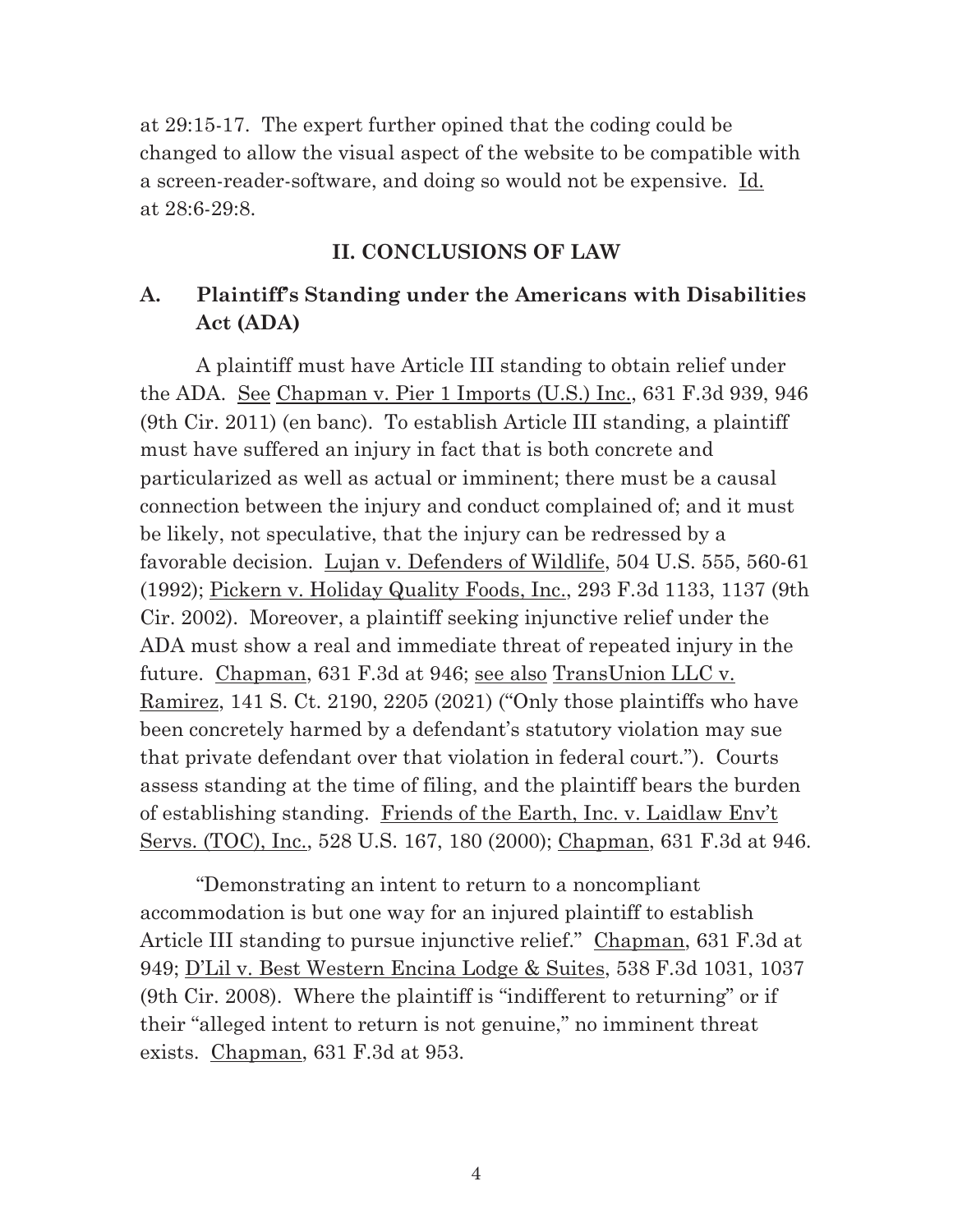In lieu of demonstrating an intent to return, a plaintiff may employ the deterrent-effects doctrine, which requires him to show that he was facing existing non-compliance with the ADA and was deterred, as a result, from revisiting the establishment. Id. at 949-50; accord Pickern, 293 F.3d at 1137-38.

 Under the deterrent effects doctrine, a plaintiff experiences sufficient injury-in-fact if he shows that an architectural barrier deters him from revisiting a noncompliant facility. Chapman, 631 F.3d at 950; Doran v. 7-Eleven, Inc., 524 F.3d 1034, 1041 n.4 (9th Cir. 2008) ("[O]nce a plaintiff has . . . become aware of discriminatory conditions existing at a public accommodation, and is thereby deterred from visiting or patronizing that accommodation, the plaintiff has suffered an injury.") "Where an individual knows of ADA violations at a public accommodation, he is not required to keep returning in order to show imminent injury." Rutherford v. JC Resorts, LLC, No. 19-CV-00665-BEN (NLSx), 2020 WL 4227558, at \*4 (S.D. Cal. July 23, 2020), appeal dismissed, No. 20-55878, 2020 WL 8618016 (9th Cir. Nov. 25, 2020) (citing Gastelum v. Canyon Hospitality LLC, No. 17-CV-2792-PHX (GMSx), 2018 WL 2388047, at \*6 (D. Ariz. May 25, 2018)). But, to be deterred from making use of the defendant's facility, a plaintiff must have a true desire to return to the facility but for the barriers. See, e.g., D'Lil, 538 F.3d 1037-38.

Gomez established that he spends a significant amount of time in California, and indeed spent two months with his aunt in the Los Angeles area in 2021. The need for a car (for someone else to drive) during a long-term visit is clear. Gomez should not be limited to arriving in his girlfriend's car or inquiring for rental cars at the few companies that have compliant websites; he should have the option to compare prices and car options across those websites and take advantage of promotions.

But to determine whether a plaintiff is currently deterred, courts look to a plaintiff's stated intentions and other practical considerations, like the distance and frequency of travel near the public accommodation. Vogel v. Sym Properties, LLC, No. 15-cv-09855-AB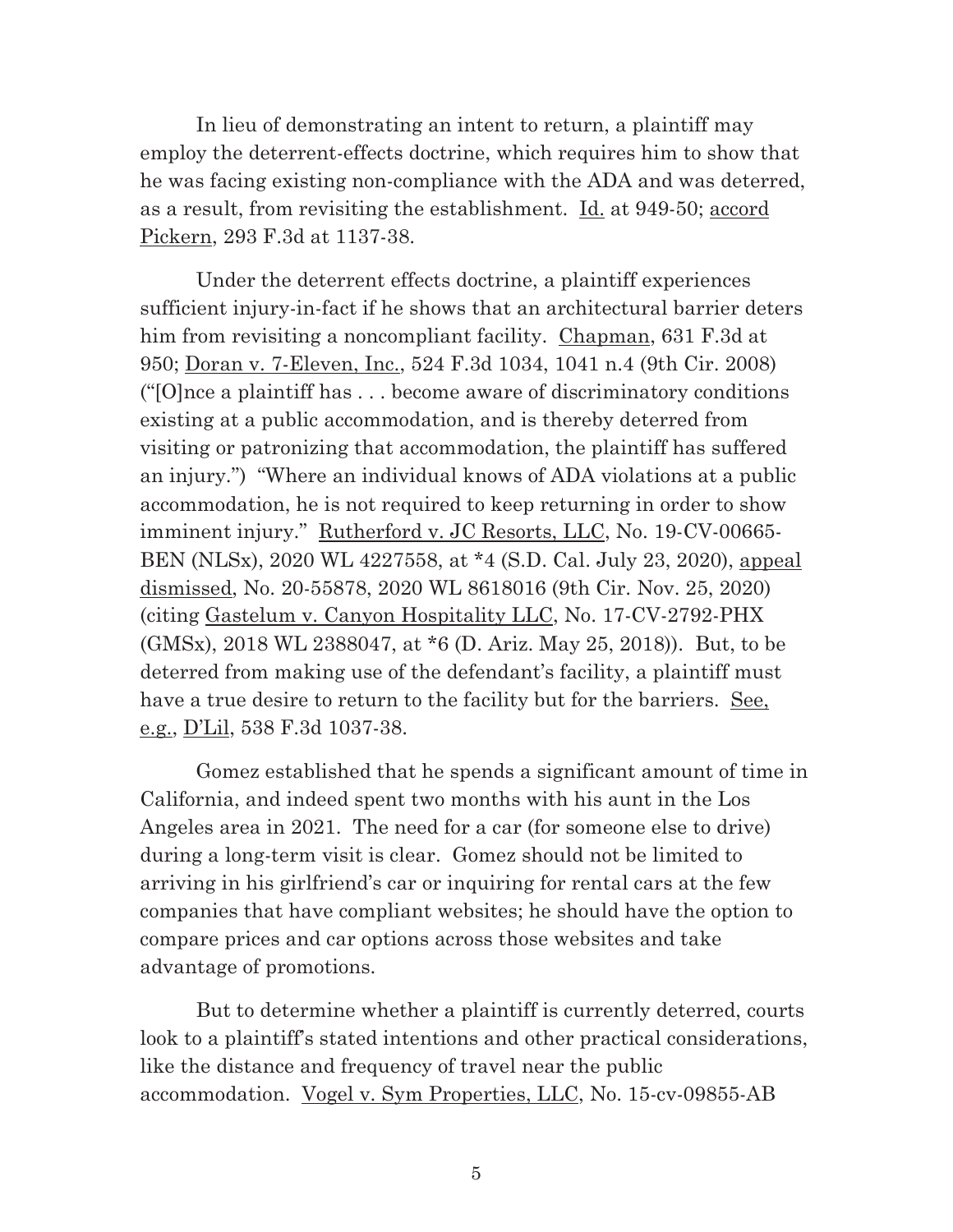(ASX), 2017 WL 4586348, at \*2 (C.D. Cal. Aug. 4, 2017). Here, Plaintiff stated not only his intent to return to the website, but his intent to patronize the business itself by renting a car were he able to do so via the website.4 Tr. 80:16-23. However, the Court does not find this testimony to be credible.5 Among other things, practical considerations weigh against Plaintiff's visiting the business. Defendant's two locations are located at 1415 N. La Brea Avenue, Los Angeles (Brea Location) and 14339 Victory Blvd., Van Nuys. These are approximately 20 or 30 miles away from El Monte (where Plaintiff's family lives). Plaintiff conceded that there were likely closer car rental options. Tr. 111:23-112:12; 114:8. The Brea Location is about 12 miles from Los Angeles International Airport. In other words, whether Plaintiff was coming from the airport or El Monte, Defendant's car rental locations would not be easy or even convenient choices. In addition, although Plaintiff testified that he had made numerous trips to California since 2014, and considered traveling to California in 2020 by plane, bus, train, or car, the only trip he testified to was made by car driven by his girlfriend from Florida. In order to have succeeded in his litigation against Alamo and Enterprise, he presumably testified in those cases that he intended to avail himself of the services at those car rental agencies as well. But he did not testify to any instance when he has rented a car – in California or elsewhere.

<sup>4</sup> The trial transcript reads:

Tr. 80:16-23.

Q: Do you have any expectations of returning to this website under any circumstances? And by returning to the website, I mean clicking on and opening up the website and attempting to use it as a car rental agency. Do you have any expectation of doing that?

A: Yes. I have expectations of going back to the website when it's fully accessible to me so I can make a car reservation, yeah.

<sup>5</sup> In assessing credibility, the Court has considered Ninth Circuit Jury Instruction 1.14.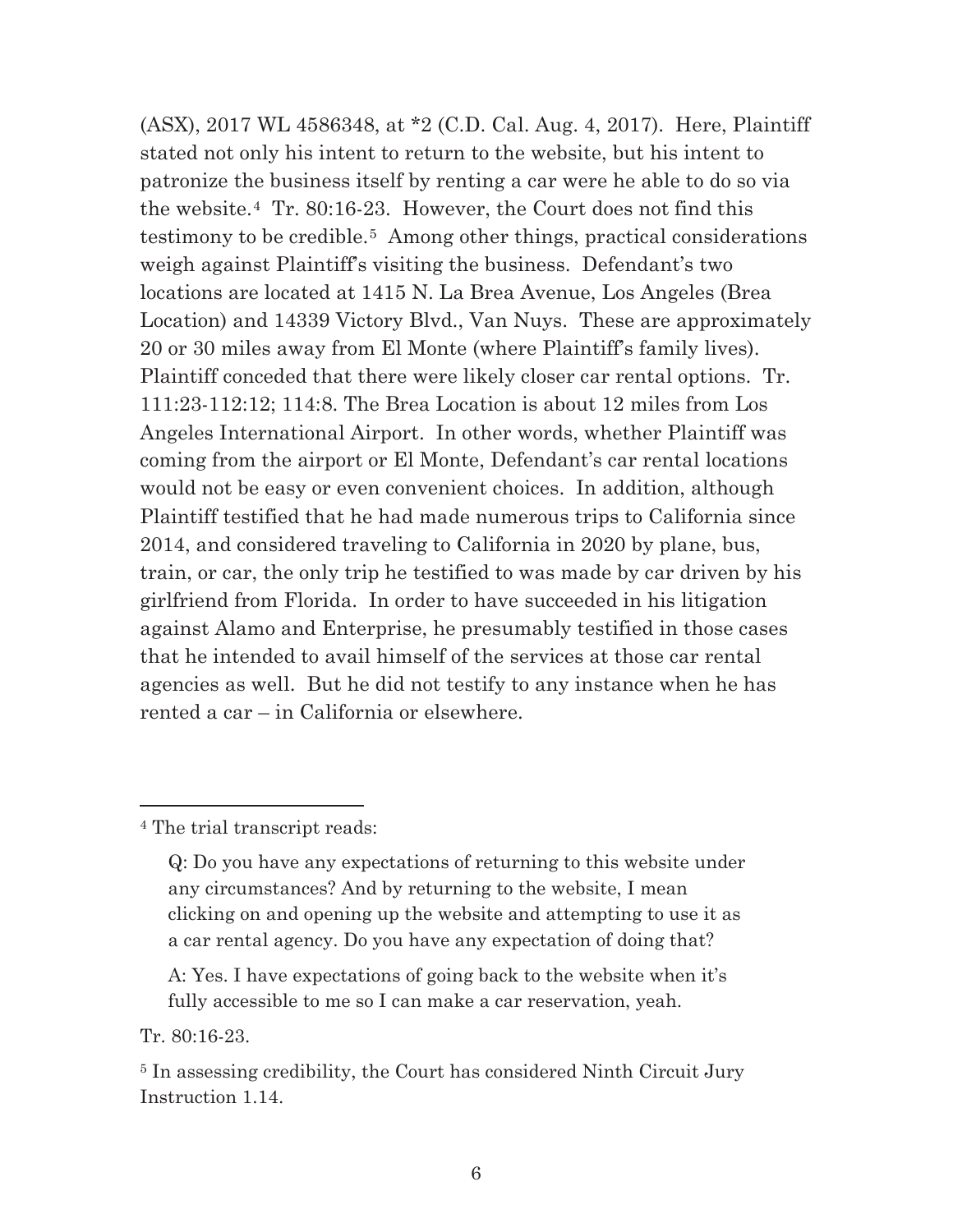Two issues somewhat complicate the evaluation of Plaintiff's genuine intent to return. First, the "public accommodation" is a website through which Plaintiff wanted to inquire about services, which is logistically easier to return to than a physical location. See Robles v. Domino's Pizza, LLC, 913 F.3d 898, 905 (9th Cir. 2019) (public accommodation includes websites of places of public accommodation). Returning to a website does not involve the same logistical issues that factor into the genuineness of a plaintiff's intent to return to a physical establishment. But Plaintiff himself asserts he "wasn't deterred from visiting a URL. He was deterred from the benefits of a physical place." Dkt. 56 at 7. Indeed, there is no apparent reason to visit a website – certainly not for a second time – unless you intend to purchase or use the products or services described on the website. This is especially true of a car rental website. Second, Plaintiff contends he did not know the exact location of Defendant's rental facilities because of the website's inaccessibility. Tr. 70:15-21. Plaintiff testified that he found Defendant's website because it "popped up" when he "put car rentals in the Los Angeles area" into a search engine on the internet. Tr. 68:11-21. Defendant did not challenge this testimony. But common sense dictates that considering the size of Los Angeles County, such a broad search is not likely to be very helpful in locating a car rental business in the desired locale – or located near any particular airport, or train or bus station close to one's ultimate destination.

Several circuits have found a website's inaccessibility did not confer standing where the services were impossible for plaintiff to use or otherwise irrelevant to plaintiff. See Griffin v. Dep't of Labor Fed. Credit Union, 912 F.3d 649, 653-57 (4th Cir. 2019) (finding that a plaintiff's asserted "informational" and "dignitary" harms were insufficiently "concrete and particularized" to constitute an injury-infact where the information he allegedly could not access on a credit union's website had no relevance to him); Carello v. Aurora Policemen Credit Union, 930 F.3d 830, 833-36 (7th Cir. 2019) (reaching similar conclusion); Brintley v. Aeroquip Credit Union, 936 F.3d 489, 491-95 (6th Cir. 2019) (reaching similar conclusion, and specifically rejecting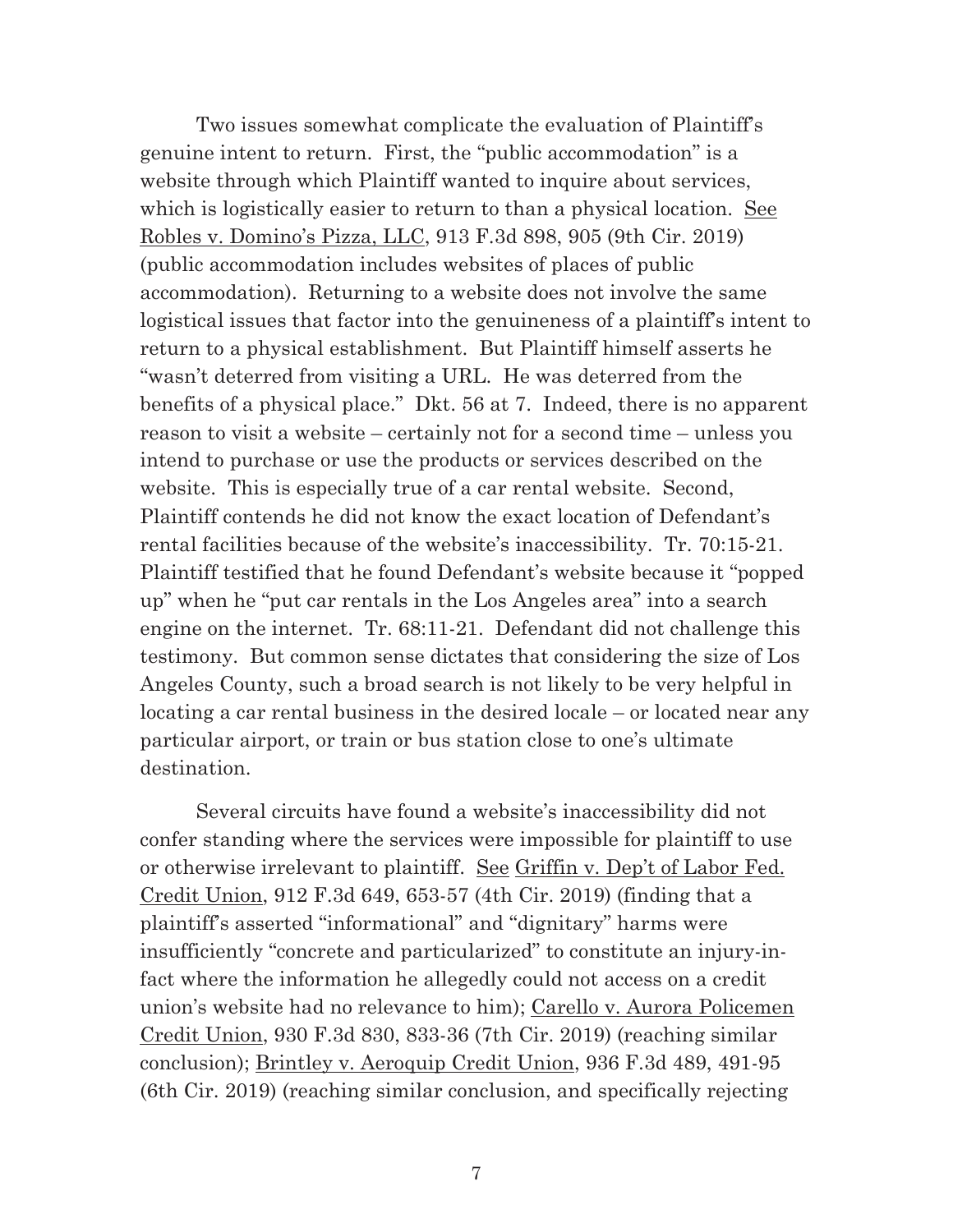the argument that the ADA's lack of a "client or customer" requirement means that an ADA plaintiff may have Article III standing to challenge the inaccessibility of a website that has no actual relevance to the particular plaintiff).

The Court concludes Plaintiff does not have Article III standing. Plaintiff has not credibly demonstrated that he intends to return to Defendant's website for any reason. See, e.g., Thurston v. FCA US LLC, No. EDCV-172183-JFW (SPx), 2018 WL 700939, at \*3 (C.D. Cal. Jan. 26, 2018) (plaintiff did not allege that website would have helped her achieve any specific goal); Guglielmo v. Nebraska Furniture Mart, Inc., No. 19-CV-11197 (KPF), 2020 WL 7480619, at \*5 (S.D.N.Y. Dec. 18, 2020) (court doubted plaintiff would return to a website that could not deliver goods to New York, where plaintiff lived). Although the website's inaccessibility allegedly initially prevented Plaintiff from learning the locations of Defendant's rental cars, Plaintiff knew by the time he filed his Complaint that the locations were nowhere near El Monte and he did not demonstrate that they were close to any train or bus stations, or the airport that Plaintiff would have used to get to a California rental car agency in the first place. In short, Plaintiff did not demonstrate that this service was relevant to him, so the harm he suffered by being unable to access the website was merely "informational" and "dignitary." See Griffin, 912 F.3d 649, 653-57 (finding these harms insufficient to confer standing under the ADA).

For these reasons, the Court finds Plaintiff lacks standing to sue for injunctive relief under the ADA.

#### **B. Unruh Act Claim**

 The Unruh Act "broadly outlaws arbitrary discrimination in public accommodations and includes disability as one among many prohibited bases." Jankey v. Lee, 55 Cal. 4th 1038, 1044 (2012). "As part of the 1992 reformation of state disability law, the Legislature amended the Unruh Civil Rights Act to incorporate by reference the ADA, making violations of the ADA per se violations of the Unruh Civil Rights Act." Id. (citing Cal. Civ. Code § 51(f)). As explained above,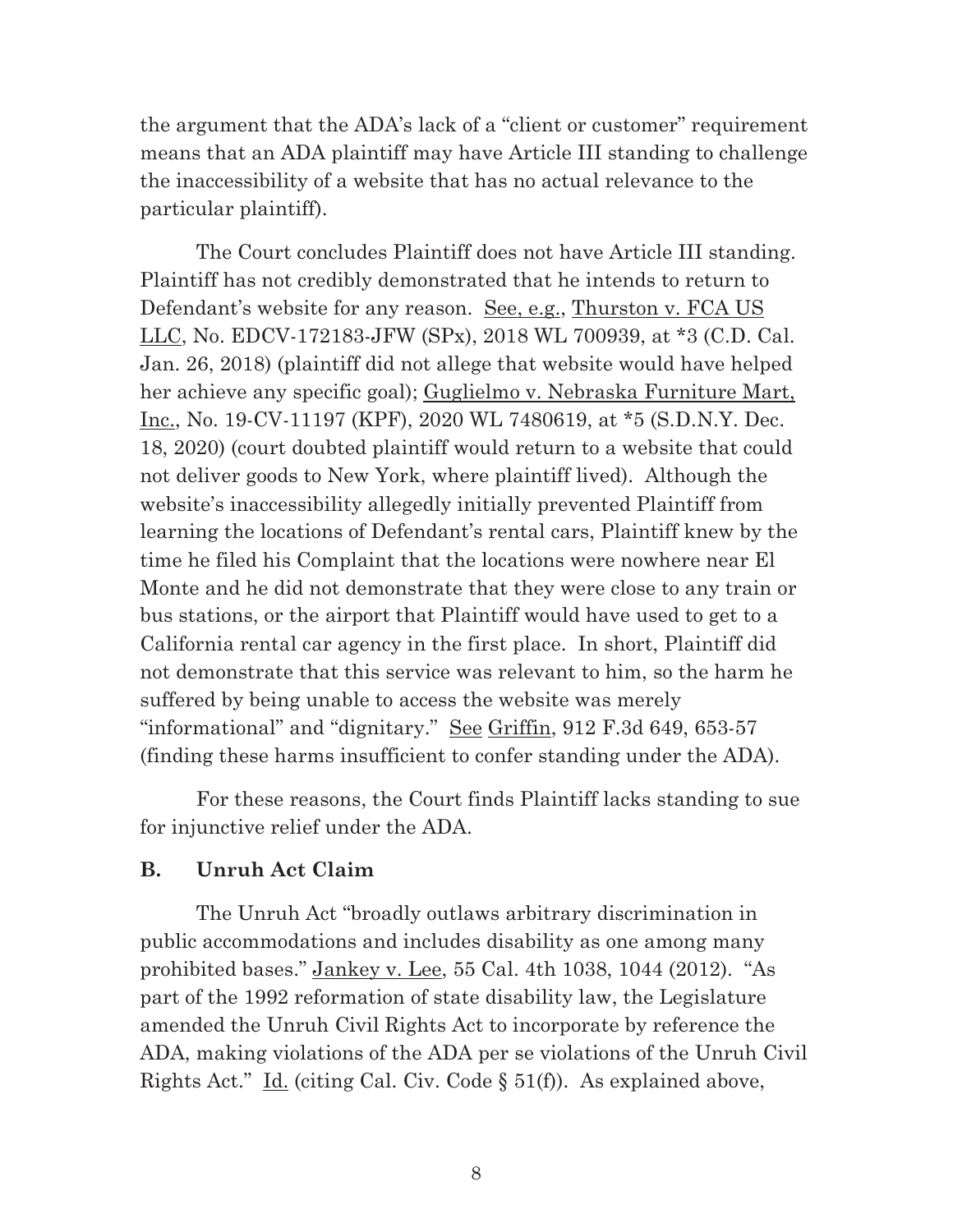however, Plaintiff does not have standing to establish a violation of the ADA, and section 51(f) is therefore inapplicable. Plaintiff may still prevail on his Unruh Act claim if he has established its elements.

 Defendant contends that the Unruh Act does not apply here because Plaintiff was in Florida when he encountered Defendant's website. The Unruh Act provides that "[a]ll persons within the jurisdiction of this state are free and equal, and no matter what their . . . disability . . . are entitled to the full and equal accommodations, advantages, facilities, privileges, or services in all business establishments of every kind whatsoever." Cal. Civ. Code § 51(b). Courts have consistently found that the Unruh Act is expressly limited to discrimination that takes place within California's borders. See Warner v. Tinder Inc., 105 F. Supp. 3d 1083, 1099 (C.D. Cal. 2015); Archibald v. Cinerama Hawaiian Hotels, Inc., 73 Cal. App. 3d 152, 159 (1977) (the Unruh Act "by its express language applies only within California"). A few district courts have dismissed Unruh Act claims based on websites that were accessed from outside California. See Ebeid v. Facebook, Inc., No. 18-cv-07030-PJH, 2019 WL 2059662, at \*7 (N.D. Cal. May 9, 2019) (dismissing Unruh Act claim brought by resident of Arizona concerning alleged discrimination by website operator located in California); Strojnik v. Resort at Indian Springs, LLC, No. 19-CV-04616-SVK, 2019 WL 6913039, at \*6–7 (N.D. Cal. Dec. 19, 2019) (dismissing case by Arizona resident accessing defendant's website from Arizona despite allegation that he often visits California); Warner, 105 F. Supp. 3d at 1099 (dismissing Unruh Act claim against California-based operator of dating app brought by resident of Florida; citing cases). The Court is not aware of any case that has allowed application of the Unruh Act to a person accessing a website from outside of California.

 Although the statute applies broadly to "all business establishments of every kind whatsoever," it also specifies its application to "persons within the jurisdiction of the state." Cal. Civ.